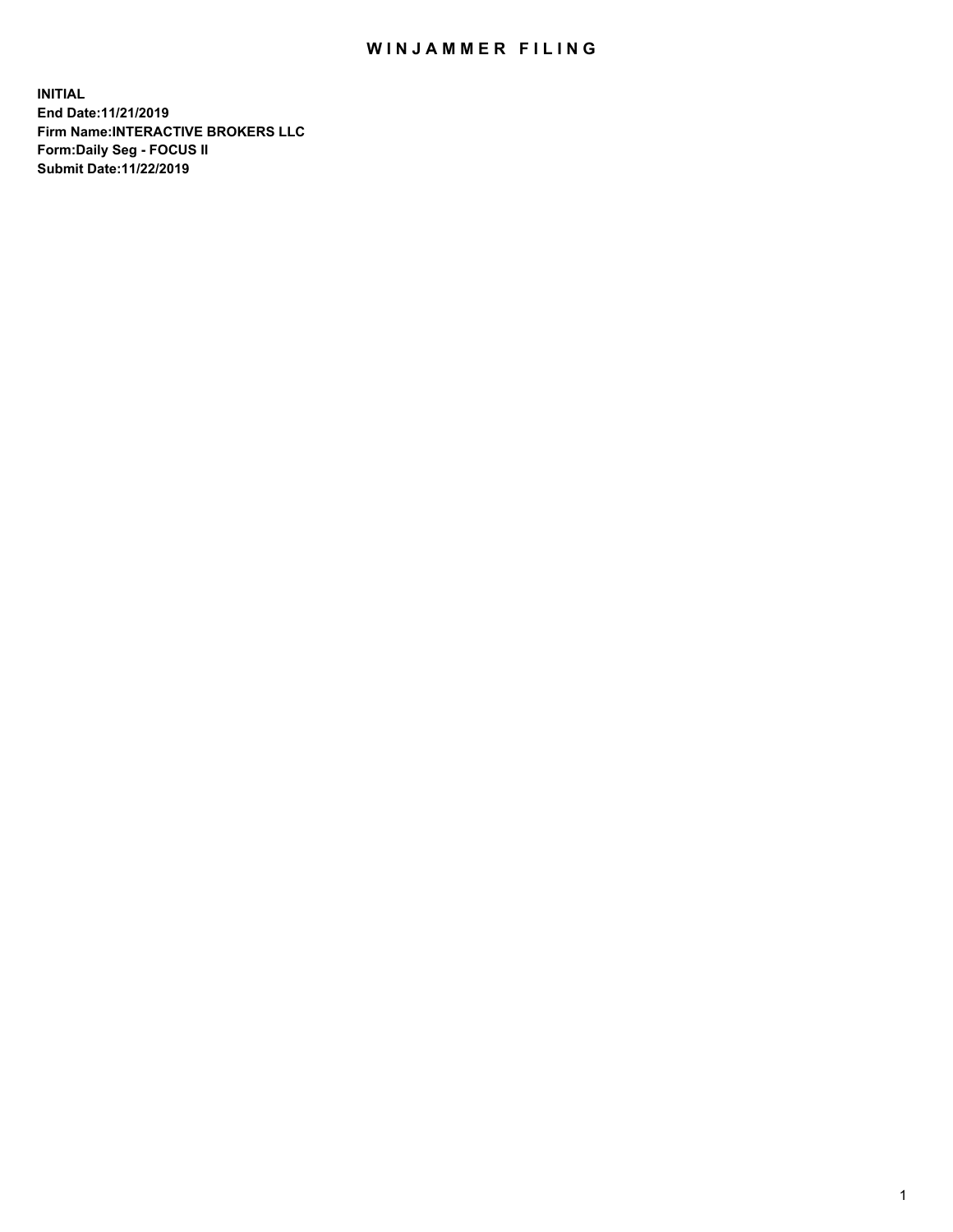**INITIAL End Date:11/21/2019 Firm Name:INTERACTIVE BROKERS LLC Form:Daily Seg - FOCUS II Submit Date:11/22/2019 Daily Segregation - Cover Page**

| Name of Company                                                                                                                                                                                                                                                                                                                | <b>INTERACTIVE BROKERS LLC</b>                                                                 |
|--------------------------------------------------------------------------------------------------------------------------------------------------------------------------------------------------------------------------------------------------------------------------------------------------------------------------------|------------------------------------------------------------------------------------------------|
| <b>Contact Name</b>                                                                                                                                                                                                                                                                                                            | James Menicucci                                                                                |
| <b>Contact Phone Number</b>                                                                                                                                                                                                                                                                                                    | 203-618-8085                                                                                   |
| <b>Contact Email Address</b>                                                                                                                                                                                                                                                                                                   | jmenicucci@interactivebrokers.c<br>om                                                          |
| FCM's Customer Segregated Funds Residual Interest Target (choose one):<br>a. Minimum dollar amount: : or<br>b. Minimum percentage of customer segregated funds required:% ; or<br>c. Dollar amount range between: and; or<br>d. Percentage range of customer segregated funds required between:% and%.                         | $\overline{\mathbf{0}}$<br>$\overline{\mathbf{0}}$<br>155,000,000 245,000,000<br>00            |
| FCM's Customer Secured Amount Funds Residual Interest Target (choose one):<br>a. Minimum dollar amount: ; or<br>b. Minimum percentage of customer secured funds required:%; or<br>c. Dollar amount range between: and; or<br>d. Percentage range of customer secured funds required between:% and%.                            | $\overline{\mathbf{0}}$<br>$\overline{\mathbf{0}}$<br>80,000,000 120,000,000<br>0 <sub>0</sub> |
| FCM's Cleared Swaps Customer Collateral Residual Interest Target (choose one):<br>a. Minimum dollar amount: ; or<br>b. Minimum percentage of cleared swaps customer collateral required:% ; or<br>c. Dollar amount range between: and; or<br>d. Percentage range of cleared swaps customer collateral required between:% and%. | $\frac{0}{0}$<br>0 <sub>0</sub><br>0 <sub>0</sub>                                              |

Attach supporting documents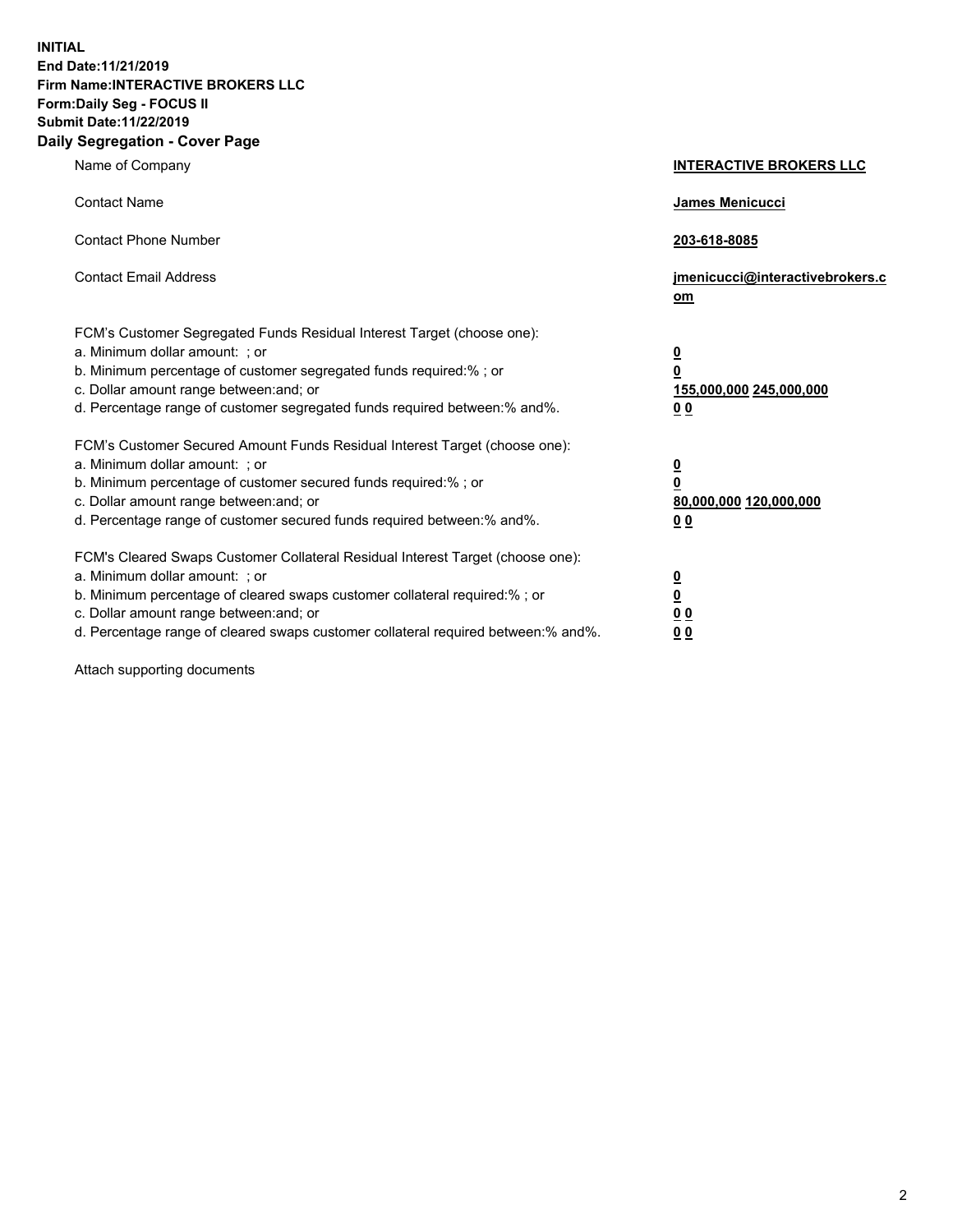## **INITIAL End Date:11/21/2019 Firm Name:INTERACTIVE BROKERS LLC Form:Daily Seg - FOCUS II Submit Date:11/22/2019 Daily Segregation - Secured Amounts**

|     | Daily Segregation - Secured Amounts                                                         |                                                |
|-----|---------------------------------------------------------------------------------------------|------------------------------------------------|
|     | Foreign Futures and Foreign Options Secured Amounts                                         |                                                |
|     | Amount required to be set aside pursuant to law, rule or regulation of a foreign            | $0$ [7305]                                     |
|     | government or a rule of a self-regulatory organization authorized thereunder                |                                                |
| 1.  | Net ledger balance - Foreign Futures and Foreign Option Trading - All Customers             |                                                |
|     | A. Cash                                                                                     | 496,667,715 [7315]                             |
|     | B. Securities (at market)                                                                   | $0$ [7317]                                     |
| 2.  | Net unrealized profit (loss) in open futures contracts traded on a foreign board of trade   | 10,601,093 [7325]                              |
| 3.  | Exchange traded options                                                                     |                                                |
|     | a. Market value of open option contracts purchased on a foreign board of trade              | 111,197 [7335]                                 |
|     | b. Market value of open contracts granted (sold) on a foreign board of trade                | $-61,879$ [7337]                               |
| 4.  | Net equity (deficit) (add lines 1. 2. and 3.)                                               | 507,318,126 [7345]                             |
| 5.  | Account liquidating to a deficit and account with a debit balances - gross amount           | 14,363 [7351]                                  |
|     | Less: amount offset by customer owned securities                                            | 0 [7352] 14,363 [7354]                         |
| 6.  | Amount required to be set aside as the secured amount - Net Liquidating Equity              | 507,332,489 [7355]                             |
|     | Method (add lines 4 and 5)                                                                  |                                                |
| 7.  | Greater of amount required to be set aside pursuant to foreign jurisdiction (above) or line | 507,332,489 [7360]                             |
|     | 6.                                                                                          |                                                |
|     | FUNDS DEPOSITED IN SEPARATE REGULATION 30.7 ACCOUNTS                                        |                                                |
| 1.  | Cash in banks                                                                               |                                                |
|     | A. Banks located in the United States                                                       | 43,470,609 [7500]                              |
|     | B. Other banks qualified under Regulation 30.7                                              | 0 [7520] 43,470,609 [7530]                     |
| 2.  | Securities                                                                                  |                                                |
|     | A. In safekeeping with banks located in the United States                                   | 493,051,125 [7540]                             |
|     | B. In safekeeping with other banks qualified under Regulation 30.7                          | 0 [7560] 493,051,125 [7570]                    |
| 3.  | Equities with registered futures commission merchants                                       |                                                |
|     | A. Cash                                                                                     | $0$ [7580]                                     |
|     | <b>B.</b> Securities                                                                        | $0$ [7590]                                     |
|     | C. Unrealized gain (loss) on open futures contracts                                         | $0$ [7600]                                     |
|     | D. Value of long option contracts<br>E. Value of short option contracts                     | $0$ [7610]                                     |
| 4.  | Amounts held by clearing organizations of foreign boards of trade                           | 0 [7615] 0 [7620]                              |
|     | A. Cash                                                                                     | $0$ [7640]                                     |
|     | <b>B.</b> Securities                                                                        | $0$ [7650]                                     |
|     | C. Amount due to (from) clearing organization - daily variation                             | $0$ [7660]                                     |
|     | D. Value of long option contracts                                                           | $0$ [7670]                                     |
|     | E. Value of short option contracts                                                          | 0 [7675] 0 [7680]                              |
| 5.  | Amounts held by members of foreign boards of trade                                          |                                                |
|     | A. Cash                                                                                     | 93,975,601 [7700]                              |
|     | <b>B.</b> Securities                                                                        | $0$ [7710]                                     |
|     | C. Unrealized gain (loss) on open futures contracts                                         | -2,942,901 [7720]                              |
|     | D. Value of long option contracts                                                           | 111,197 [7730]                                 |
|     | E. Value of short option contracts                                                          | <u>-61,879</u> [7735] <u>91,082,018</u> [7740] |
| 6.  | Amounts with other depositories designated by a foreign board of trade                      | $0$ [7760]                                     |
| 7.  | Segregated funds on hand                                                                    | $0$ [7765]                                     |
| 8.  | Total funds in separate section 30.7 accounts                                               | 627,603,752 [7770]                             |
| 9.  | Excess (deficiency) Set Aside for Secured Amount (subtract line 7 Secured Statement         | 120,271,263 [7380]                             |
|     | Page 1 from Line 8)                                                                         |                                                |
| 10. | Management Target Amount for Excess funds in separate section 30.7 accounts                 | 80,000,000 [7780]                              |
| 11. | Excess (deficiency) funds in separate 30.7 accounts over (under) Management Target          | 40,271,263 [7785]                              |
|     |                                                                                             |                                                |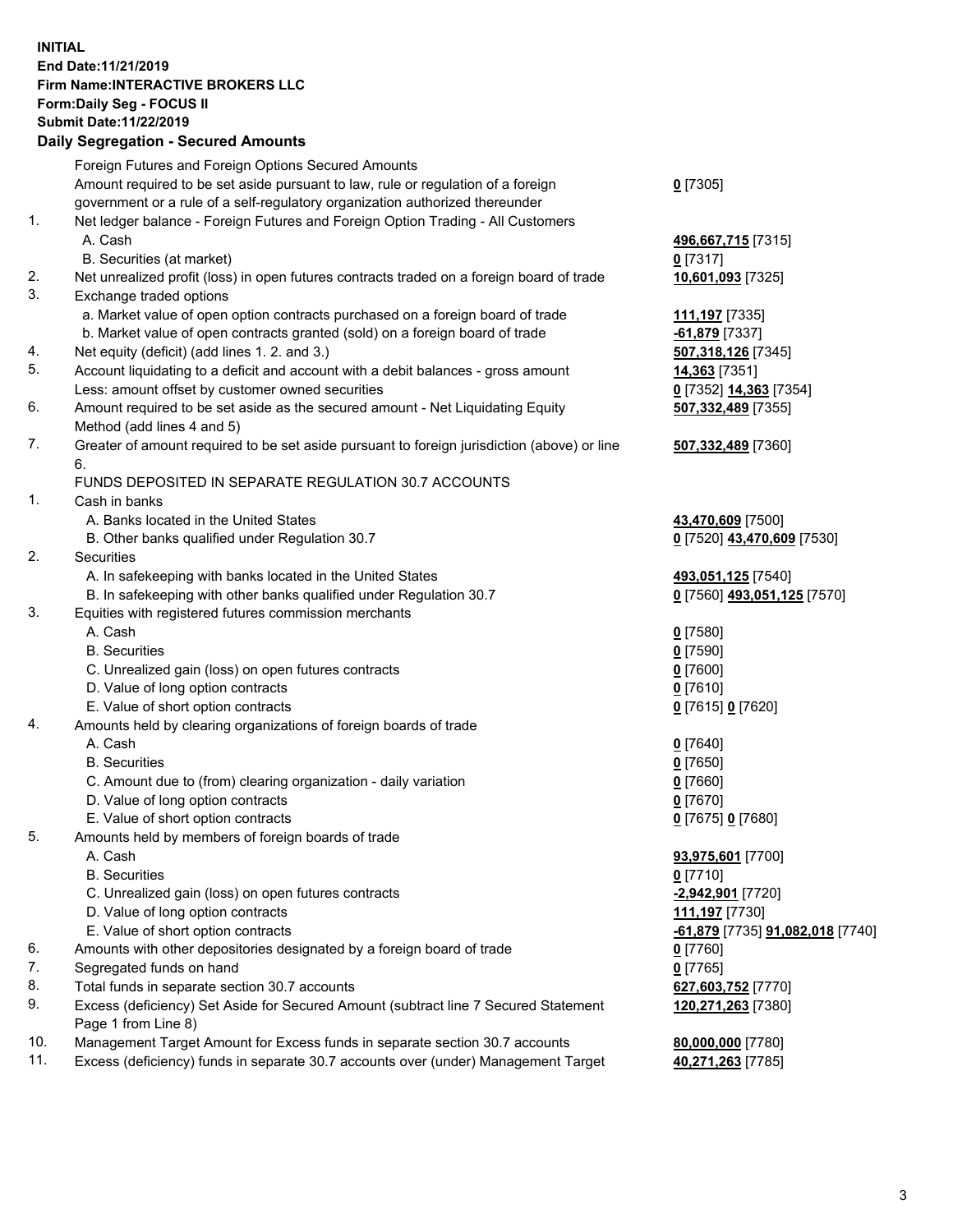**INITIAL End Date:11/21/2019 Firm Name:INTERACTIVE BROKERS LLC Form:Daily Seg - FOCUS II Submit Date:11/22/2019 Daily Segregation - Segregation Statement** SEGREGATION REQUIREMENTS(Section 4d(2) of the CEAct) 1. Net ledger balance A. Cash **4,135,959,516** [7010] B. Securities (at market) **0** [7020] 2. Net unrealized profit (loss) in open futures contracts traded on a contract market **-44,997,432** [7030] 3. Exchange traded options A. Add market value of open option contracts purchased on a contract market **157,795,246** [7032] B. Deduct market value of open option contracts granted (sold) on a contract market **-187,449,711** [7033] 4. Net equity (deficit) (add lines 1, 2 and 3) **4,061,307,619** [7040] 5. Accounts liquidating to a deficit and accounts with debit balances - gross amount **979,613** [7045] Less: amount offset by customer securities **0** [7047] **979,613** [7050] 6. Amount required to be segregated (add lines 4 and 5) **4,062,287,232** [7060] FUNDS IN SEGREGATED ACCOUNTS 7. Deposited in segregated funds bank accounts A. Cash **1,007,476,287** [7070] B. Securities representing investments of customers' funds (at market) **1,926,919,910** [7080] C. Securities held for particular customers or option customers in lieu of cash (at market) **0** [7090] 8. Margins on deposit with derivatives clearing organizations of contract markets A. Cash **5,636,226** [7100] B. Securities representing investments of customers' funds (at market) **1,373,911,310** [7110] C. Securities held for particular customers or option customers in lieu of cash (at market) **0** [7120] 9. Net settlement from (to) derivatives clearing organizations of contract markets **204,495** [7130] 10. Exchange traded options A. Value of open long option contracts **158,435,844** [7132] B. Value of open short option contracts **-188,525,636** [7133] 11. Net equities with other FCMs A. Net liquidating equity **0** [7140] B. Securities representing investments of customers' funds (at market) **0** [7160] C. Securities held for particular customers or option customers in lieu of cash (at market) **0** [7170] 12. Segregated funds on hand **0** [7150] 13. Total amount in segregation (add lines 7 through 12) **4,284,058,436** [7180] 14. Excess (deficiency) funds in segregation (subtract line 6 from line 13) **221,771,204** [7190] 15. Management Target Amount for Excess funds in segregation **155,000,000** [7194] 16. Excess (deficiency) funds in segregation over (under) Management Target Amount **66,771,204** [7198]

Excess